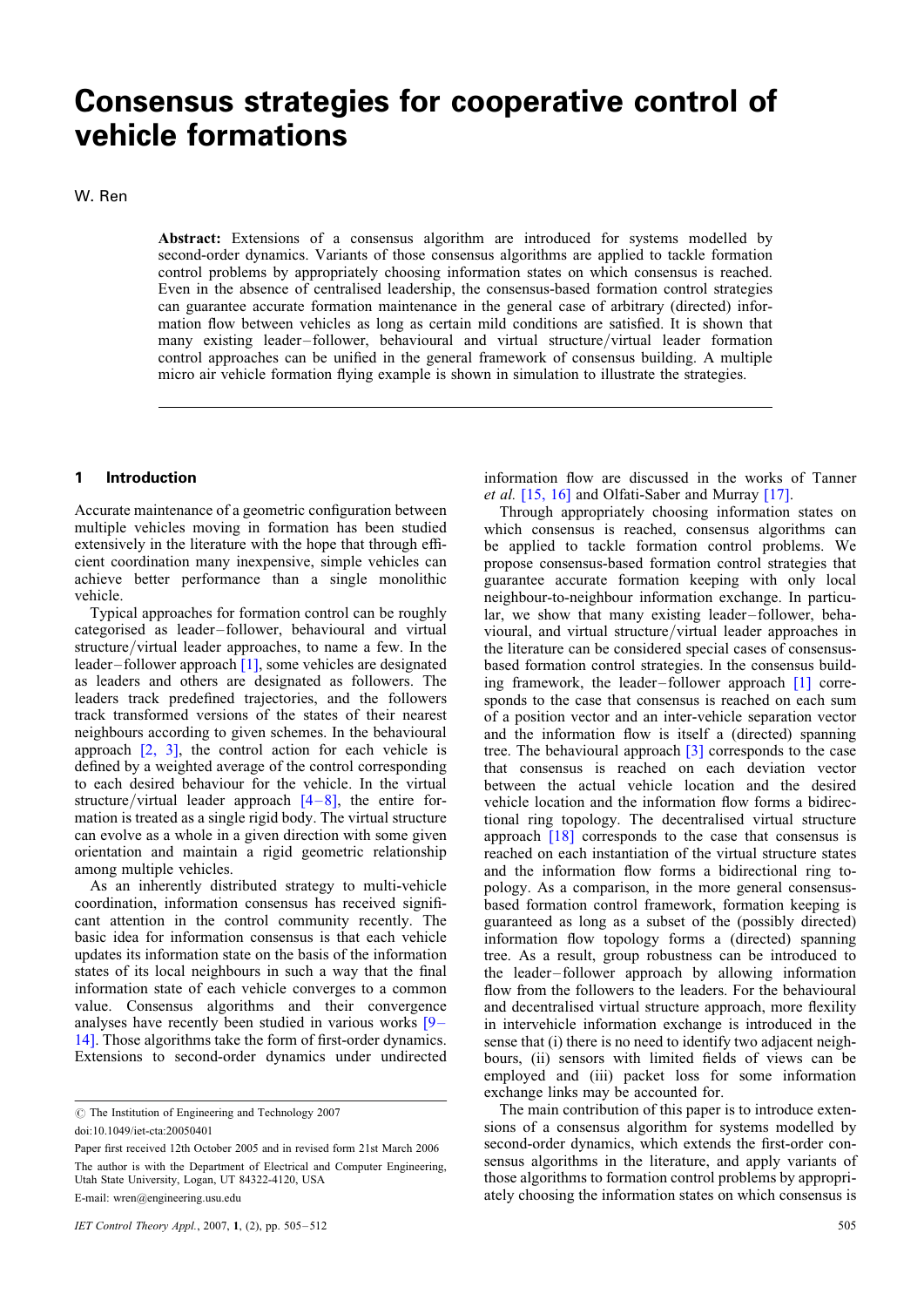reached. We show that many existing leader – follower, behavioural and virtual structure/virtual leader formation control approaches can be unified in the general framework of consensus building. The benefit of this unification is that the consensus building framework only requires local neighbour-to-neighbour information exchange and naturally takes into account arbitrary information flow between the vehicles by allowing information to flow from any vehicle to any other vehicle to introduce feedback/coupling (and therefore increase redundancy and robustness for the whole team) without complexifying the control law design and convergence/stability analysis. Taking into account the case that sensors may have limited fields of views, we consider the general case that information flow is unidirectional or directed. As a result, bidirectional or directed information flow is a special case of the unidirectional one.

# 2 Background and preliminaries

It is natural to model information exchange between vehicles by directed/undirected graphs. A digraph (directed graph) consists of a pair  $(N, \mathcal{E})$ , where N is a finite non-empty set of nodes and  $\mathcal{E} \in \mathcal{N}^2$  is a set of ordered pairs of nodes, called edges. As a comparison, the pairs of nodes in an undirected graph are unordered. If there is a directed edge from node  $v_i$  to node  $v_j$ , then  $v_i$  is defined as the parent node and  $v_j$  is defined as the child node. A directed path is a sequence of ordered edges of the form  $(v_{i_1}, v_{i_2}), (v_{i_2}, v_{i_3}), \ldots$ , where  $v_{i_j} \in \mathcal{N}$ , in a digraph. An undirected path in an undirected graph is defined accordingly. A digraph is called strongly connected if there is a directed path from every node to every other node. An undirected graph is called connected if there is a path between any distinct pair of nodes. A directed tree is a digraph, where every node has exactly one parent except for one node, called the root, which has no parent, but has a directed path to every other node. A (directed) spanning tree of a digraph is a directed tree formed by graph edges that connect all the nodes of the graph. We say that a graph has (or contains) a (directed) spanning tree if there exists a (directed) spanning tree being a subset of the graph. Note that the condition that a digraph has a (directed) spanning tree is equivalent to the case that there exists at least one node having a directed path to all the other nodes. In the case of undirected graphs, having an undirected spanning tree is equivalent to being connected. However, in the case of directed graphs, having a directed spanning tree is a weaker condition than being strongly connected.

Let 1 and 0 denote the  $n \times 1$  column vector of all ones and all zeros, respectively. Let  $I_n$  denote the  $n \times n$  identity matrix and  $\mathbf{0}_{m \times n}$  denote the  $m \times n$  matrix with all zero entries. Let  $M_n(\mathbb{R})$  represent the set of all  $n \times n$  real matrices. Given a matrix  $A = [a_{ij}] \in M_n(\mathbb{R})$ , the digraph of A, denoted by  $\Gamma(A)$ , is the digraph on n nodes  $v_i$ ,  $i \in \{1, 2, ..., n\}$ , such that there is a directed edge in  $\Gamma(A)$  from  $v_i$  to  $v_i$  if and only if  $a_{ii} \neq 0$  [\[19\]](#page-7-0).

The adjacency matrix  $A = [a_{ij}] \in M_n(\mathbb{R})$  of a weighted digraph is defined as  $a_{ii} = 0$  and  $a_{ij} > 0$  if  $(j, i) \in \mathcal{E}$ where  $i \neq j$ . The Laplacian matrix of the weighted digraph is defined as  $L = [\ell_{ij}] \in M_n(\mathbb{R})$ , where  $\ell_{ii} = \sum_{j \neq i} a_{ij}$  and  $\ell_{ij} = -a_{ij}$  where  $i \neq j$ . For an undirected graph, the Laplacian matrix is symmetric positive semi-definite. This property does not hold for a digraph Laplacian matrix.

In the case of an undirected information exchange graph, the graph Laplacian has a simple zero eigenvalue and all the other eigenvalues are positive if and only if the graph is connected [\[20\].](#page-7-0) In the case of a directed information exchange graph, the digraph Laplacian has a simple zero eigenvalue and all the other eigenvalues have positive real parts if and only if the digraph has a (directed) spanning tree  $[21]$ . In both cases, 1 is the eigenvector of the graph (digraph) Laplacian associated with eigenvalue zero.

# 3 Fundamental consensus algorithm and its extensions

# 3.1 Basic results

In this section, we focus on consensus algorithms for systems modelled by second-order dynamics.

Let  $\xi_i \in \mathbb{R}^m$  and  $\zeta_i \in \mathbb{R}^m$  be the information states of the ith vehicle. For example,  $\xi$  may take the role of position, altitude or heading angle and  $\zeta_i$  may take the role of velocity, climb rate or angular velocity of the ith vehicle.

For information states with second-order dynamics, a fundamental second-order consensus algorithm is proposed by Ren and Atkins [\[22\]](#page-7-0) as follows

$$
\dot{\xi}_i = \zeta_i
$$
\n
$$
\dot{\zeta}_i = -\sum_{j=1}^n g_{ij} k_{ij} [(\xi_i - \xi_j) + \gamma (\zeta_i - \zeta_j)], \quad i \in \{1, \dots, n\}
$$
\n(1)

where  $k_{ij} > 0$ ,  $\gamma > 0$ ,  $g_{ii} \triangleq 0$  and  $g_{ij}$  is 1, if information flows from vehicle  $j$  to vehicle  $i$  and 0 otherwise.

For consensus algorithm (1), consensus is said to be reached asymptotically among multiple vehicles if  $\|\xi_i(t) - \xi_j(t)\| \to 0$  and  $\|\xi_i(t) - \xi_j(t)\| \to 0$ ,  $\forall i \neq j$ , as  $t \to \infty$  for any  $\xi_i(0)$  and  $\zeta_i(0)$ .

If it is desirable to guarantee that  $\xi_i \rightarrow \xi_j$  and  $\zeta_i \rightarrow$  $\zeta_j \to \zeta^*(t)$ , where  $\zeta^*(t) \in \mathbb{R}^m$  is a reference for  $\zeta_i$ , we propose an extension of consensus algorithm (1) as follows

$$
\dot{\xi}_i = \zeta_i \tag{2}
$$

$$
\dot{\zeta}_i = \dot{\zeta}^* - \alpha(\zeta_i - \zeta^*) - \sum_{j=1}^n g_{ij} k_{ij} [(\xi_i - \xi_j) + \gamma(\zeta_i - \zeta_j)]
$$

where  $\alpha > 0$ .

If it is desirable to guarantee that  $\xi_i \rightarrow \xi_j \rightarrow \xi^*(t)$  and  $\zeta_i \to \zeta_j \to \zeta^*(t)$ , where  $\xi^*(t) \in \mathbb{R}^m$  and  $\zeta^*(t) \in \mathbb{R}^m$  are references for  $\xi_i$  and  $\zeta_i$ , respectively, and satisfy  $\dot{\boldsymbol{\xi}}^*(t) = \boldsymbol{\zeta}^*(t)$ , we propose another extension of consensus algorithm (1) as follows

$$
\dot{\xi}_i = \zeta_i
$$
\n
$$
\dot{\zeta}_i = \dot{\zeta}^* - \beta [(\xi_i - \xi^*) + \gamma (\zeta_i - \zeta^*)]
$$
\n
$$
-\sum_{j=1}^n g_{ij} k_{ij} [(\xi_i - \xi_j) + \gamma (\zeta_i - \zeta_j)]
$$
\n(3)

where  $\beta > 0$ .

In the following, we assume  $m = 1$  for simplicity. However, all the results hereafter remain valid for  $m > 1$ . Before moving on, we need the following two lemmas.

Lemma 3.1: Let  $\text{Re}(\cdot)$  and  $\text{Im}(\cdot)$  represent the real and imaginary parts of a number, respectively. Also let

$$
\rho_{\pm} = \frac{\gamma \mu - \alpha \pm \sqrt{(\gamma \mu - \alpha)^2 + 4\mu}}{2}
$$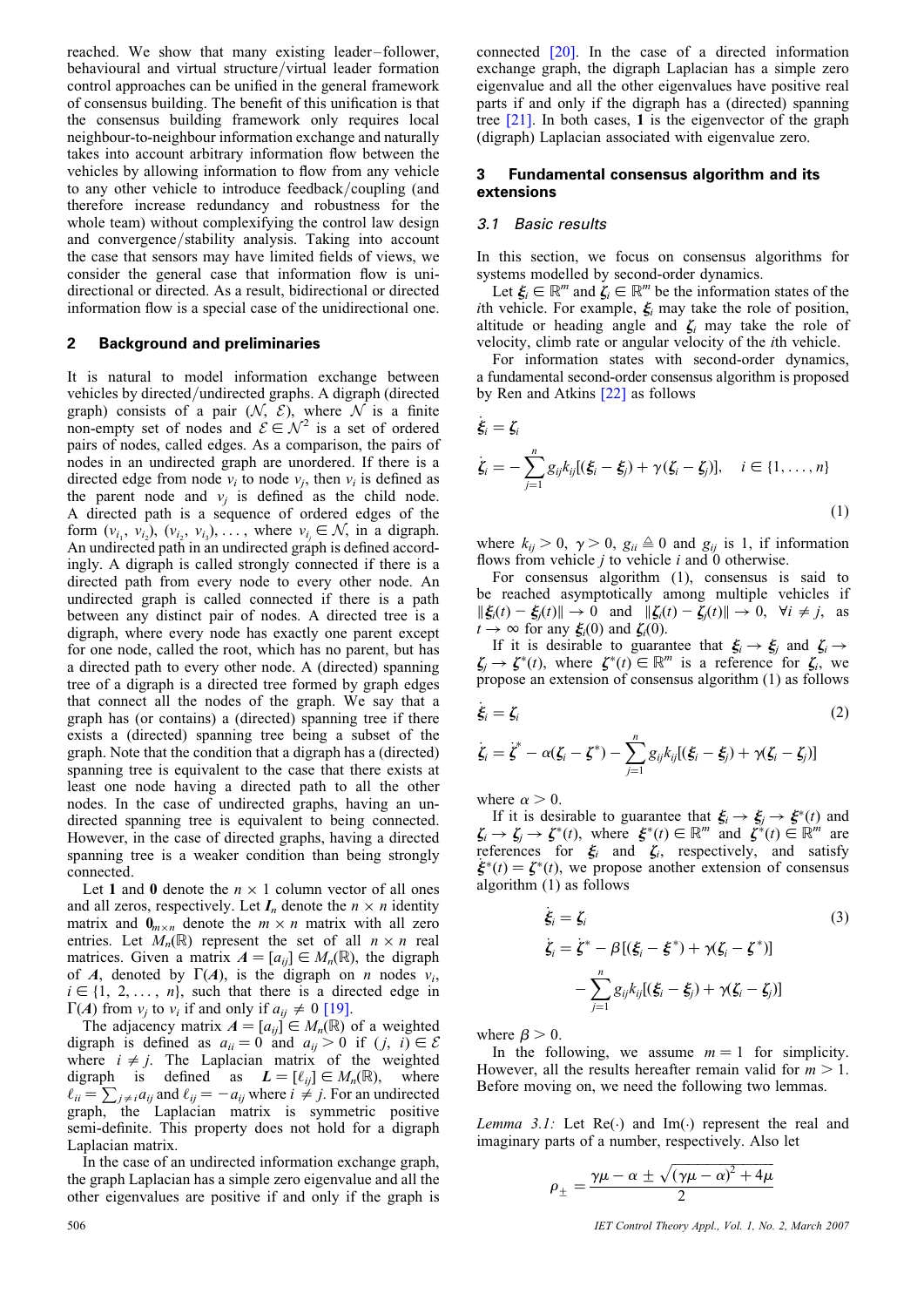where  $\rho$ ,  $\mu \in \mathbb{C}$ . If  $\alpha \geq 0$ , Re( $\mu$ ) < 0, and

$$
\gamma > \sqrt{\frac{2}{|\mu|\cos((\pi/2)-\tan^{-1}(-\text{Re}(\mu)/\text{Im}(\mu)))}}
$$

then  $\text{Re}(\rho_{\pm})$  < 0.

*Proof:* Refer to the work of Ren and Atkins [\[22\].](#page-7-0)  $\Box$ 

Lemma 3.2: Let  $L \in M_n(\mathbb{R})$  be a digraph Laplacian matrix. Let **p** be a left eigenvector of  $-L$  associated with eigenvalue 0 and  $p^T1 = 1$ . Also let

$$
\Sigma = \begin{bmatrix} \mathbf{0}_{n \times n} & I_n \\ -L & -\alpha I_n - \gamma L \end{bmatrix}
$$

where  $\alpha > 0$  and  $\gamma > 0$ . Then

$$
\lim_{t\to\infty} e^{\Sigma t} \to \left[\begin{array}{cc} 1p^T & \frac{1}{\alpha}1p^T\\ 0_{n\times n} & 0_{n\times n} \end{array}\right]
$$

if and only if  $\Sigma$  has a simple zero eigenvalue and all the other eigenvalues have negative real parts.

# *Proof:* Refer to the work of Ren and Atkins [\[22\].](#page-7-0)  $\Box$

Corollary 3.1: Let  $\mathbf{L} = [\ell_{ij}] \in M_n(\mathbb{R})$  denote a digraph Laplacian matrix, where  $\ell_{ii} = \sum_{j \neq i} g_{ij} k_{ij}$  and  $\ell_{ij} = -g_{ij} k_{ij}$ ,  $\forall i \neq j$ . Let p be a left eigenvector of  $-L$  associated with eigenvalue 0 and  $p^T \mathbf{1} = \tilde{1}$ . Also let  $\xi = [\xi_1, \ldots, \xi_n]^T$  and  $\zeta = [\zeta_1, \ldots, \zeta_n]^T$ . With consensus algorithm (2),  $\xi_i(t) \to p^T$  $\zeta(0) + \frac{1}{\alpha} p^T(\zeta(0) - I\zeta^*(0)) + \int_0^t \zeta^*(\tau) d\tau$  and  $\zeta_i(t) \to$  $\zeta_j(t) \to \zeta^*(t)$ ,  $\forall i$ , asymptotically as  $t \to \infty$  if and only if matrix  $\Sigma$  has a simple zero eigenvalue and all the other eigenvalues have negative real parts.

*Proof (Sufficiency)*: Let  $\tilde{\xi}_i = \xi_i - \xi^*$ , where  $\xi^* = \int_0^t \zeta^*(\tau) d\tau$ , and  $\tilde{\zeta}_i = \tilde{\zeta}_i - \zeta^*$ . From (2), we know that

$$
\dot{\xi}_i - \dot{\xi}^* = \zeta_i - \zeta^*
$$
\n
$$
\dot{\zeta}_i = -\dot{\zeta}^* - \alpha(\zeta_i - \zeta^*) - \sum_{j=1}^n g_{ij} k_{ij} \{ (\xi_i - \xi^*) - (\xi_j - \zeta^*) \}
$$
\n
$$
- (\xi_j - \xi^*) + \gamma [(\zeta_i - \zeta^*) - (\zeta_j - \zeta^*)]
$$

which implies that

$$
\dot{\tilde{\xi}}_i = \tilde{\zeta}_i
$$
\n
$$
\dot{\tilde{\zeta}}_i = -\alpha \tilde{\zeta}_i - \sum_{j=1}^n g_{ij} k_{ij} [(\tilde{\xi}_i - \tilde{\xi}_j) + \gamma (\tilde{\zeta}_i - \tilde{\zeta}_j)]
$$
\n(4)

Equation (4) can be written in matrix form as

$$
\begin{bmatrix} \dot{\tilde{\xi}} \\ \dot{\tilde{\zeta}} \end{bmatrix} = \underbrace{\begin{bmatrix} \mathbf{0}_{n \times n} & I_n \\ -L & -\alpha I_n - \gamma L \end{bmatrix}}_{\Sigma} \begin{bmatrix} \tilde{\xi} \\ \tilde{\zeta} \end{bmatrix}
$$
 (5)

where  $\tilde{\xi} = [\tilde{\xi}_1, \ldots, \tilde{\xi}_n]^T$ ,  $\tilde{\zeta} = [\tilde{\zeta}_1, \ldots, \tilde{\zeta}_n]^T$  and  $L = [\ell_{ij}]$ denotes the digraph Laplacian matrix with  $\ell_{ii} = \sum_{j \neq i} g_{ij} k_{ij}$ and  $\ell_{ij} = -g_{ij}k_{ij}$ ,  $\forall i \neq j$ .

If  $\Sigma$  has a simple zero eigenvalue and all the other eigenvalues have negative real parts, we know from Lemma 3.2

IET Control Theory Appl., Vol. 1, No. 2, March 2007 507

that

$$
\begin{bmatrix}\tilde{\xi}(t) \\
\tilde{\zeta}(t)\n\end{bmatrix} \rightarrow \begin{bmatrix}\n\mathbf{1}p^{\mathrm{T}} & \frac{1}{\alpha}\mathbf{1}p^{\mathrm{T}} \\
\mathbf{0}_{n\times n} & \mathbf{0}_{n\times n}\n\end{bmatrix} \begin{bmatrix}\n\tilde{\xi}(0) \\
\tilde{\zeta}(0)\n\end{bmatrix}
$$

which implies that  $\tilde{\xi}(t) \to 1p^{\mathrm{T}}\tilde{\xi}(0) + \frac{1}{\alpha}1p^{\mathrm{T}}\tilde{\zeta}(0)$  and  $\tilde{\zeta}(t) \to 0$ . This in turn gives the sufficient part.

(*Necessity*) If  $\xi(t) \to p^T \xi(0) + \frac{1}{\alpha} p^T (\xi(0) - 1 \xi^*(0)) + \int_0^t$  $\zeta^*(\tau)$  d $\tau$  and  $\zeta_i(t) \to \zeta_i(t) \to \zeta^*(t)$  asymptotically as  $t \to \infty$ , we know that  $\tilde{\xi}(t) \to \mathbf{1} p^{\mathsf{T}} \tilde{\xi}(0) + \frac{1}{\alpha} \mathbf{1} p^{\mathsf{T}} \tilde{\xi}(0)$  and  $\tilde{\zeta}(t) \rightarrow 0$ , which implies that

$$
\lim_{t\to\infty} e^{\Sigma t} \to \begin{bmatrix} 1 p^T & \frac{1}{\alpha} 1 p^T \\ 0_{n \times n} & 0_{n \times n} \end{bmatrix}
$$

The necessary part then comes from Lemma 3.2.  $\Box$ 

We also have the following two theorems for consensus algorithms (2) and (3).

*Theorem 3.2:* Let L and  $p$  be defined in Corollary 3.1. Also let  $\mu_i$  be the eigenvalues of  $-L$ . Consensus algorithm (2) guarantees that  $\xi_i(t) \to \xi_j(t) \to p^T \xi(0) + \frac{1}{\alpha} p^T (\xi(0) - 1 \zeta^*(0)) + \int_0^t \zeta^*(\tau) d\tau$  and  $\zeta_i(t) \to \zeta_j(t) \to \zeta^*(t)$ ,  $\forall i$ , asymptotically if the information exchange topology has a (directed) spanning tree and

$$
\gamma > \max_{\{i | \text{Re}(\mu_i) < 0\}} \sqrt{\frac{2}{|\mu_i| \cos((\pi/2) - \tan^{-1}(-\text{Re}(\mu_i)/\text{Im}(\mu_i)))}}
$$
\n(6)

where  $\text{Re}(\cdot)$  and  $\text{Im}(\cdot)$  represent the real and imaginary parts of a number, respectively.

Proof: Given (5), we can solve the equation det  $(\lambda I_{2n} - \Sigma) = 0$  to find the eigenvalues of  $\Sigma$ . Note that

$$
\det(\lambda \mathbf{I}_{2n} - \mathbf{\Sigma}) = \det(\lambda^2 \mathbf{I}_n + \gamma \lambda \mathbf{L} + \alpha \lambda \mathbf{I}_n + \mathbf{L})
$$
  
= 
$$
\det((\lambda^2 + \alpha \lambda) \mathbf{I}_n + (1 + \gamma \lambda) \mathbf{L}) \quad (7)
$$

Also note that

$$
\det(\lambda \boldsymbol{I}_n + \boldsymbol{L}) = \prod_{i=1}^n (\lambda - \mu_i)
$$
 (8)

where  $\mu_i$  is the *i*th eigenvalue of  $-L$ .

By comparing (7) and (8), we see that the roots of (7) can be obtained by solving  $\lambda^2 + \alpha \lambda = \mu_i(1 + \gamma \lambda)$ . Therefore it is straightforward to see that the eigenvalues of  $\Sigma$  are given by

$$
\rho_{i\pm} = \frac{\gamma\mu_i - \alpha \pm \sqrt{(\gamma\mu_i - \alpha)^2 + 4\mu_i}}{2}
$$

where  $\rho_{i+}$  are called eigenvalues of  $\Sigma$  that are associated with  $\mu_i$ .

If the information exchange topology has a (directed) spanning tree, we know that  $-L$  has a simple zero eigenvalue and all the other eigenvalues have negative real parts [\[21\]](#page-7-0). Without loss of generality, we let  $\mu_1 = 0$  and  $\text{Re}(\mu_i)$  < 0,  $i = 2, \ldots, n$ . Then we can obtain  $\rho_{1+} = 0$  and  $\rho_{1-} = -\alpha$ . If Inequality (6) is true, we know that  $\text{Re}(\rho_{i+})$  < 0,  $i = 2, \ldots, n$ , from Lemma 3.1. Therefore we see that consensus can be achieved asymptotically from Corollary 3.1.  $\Box$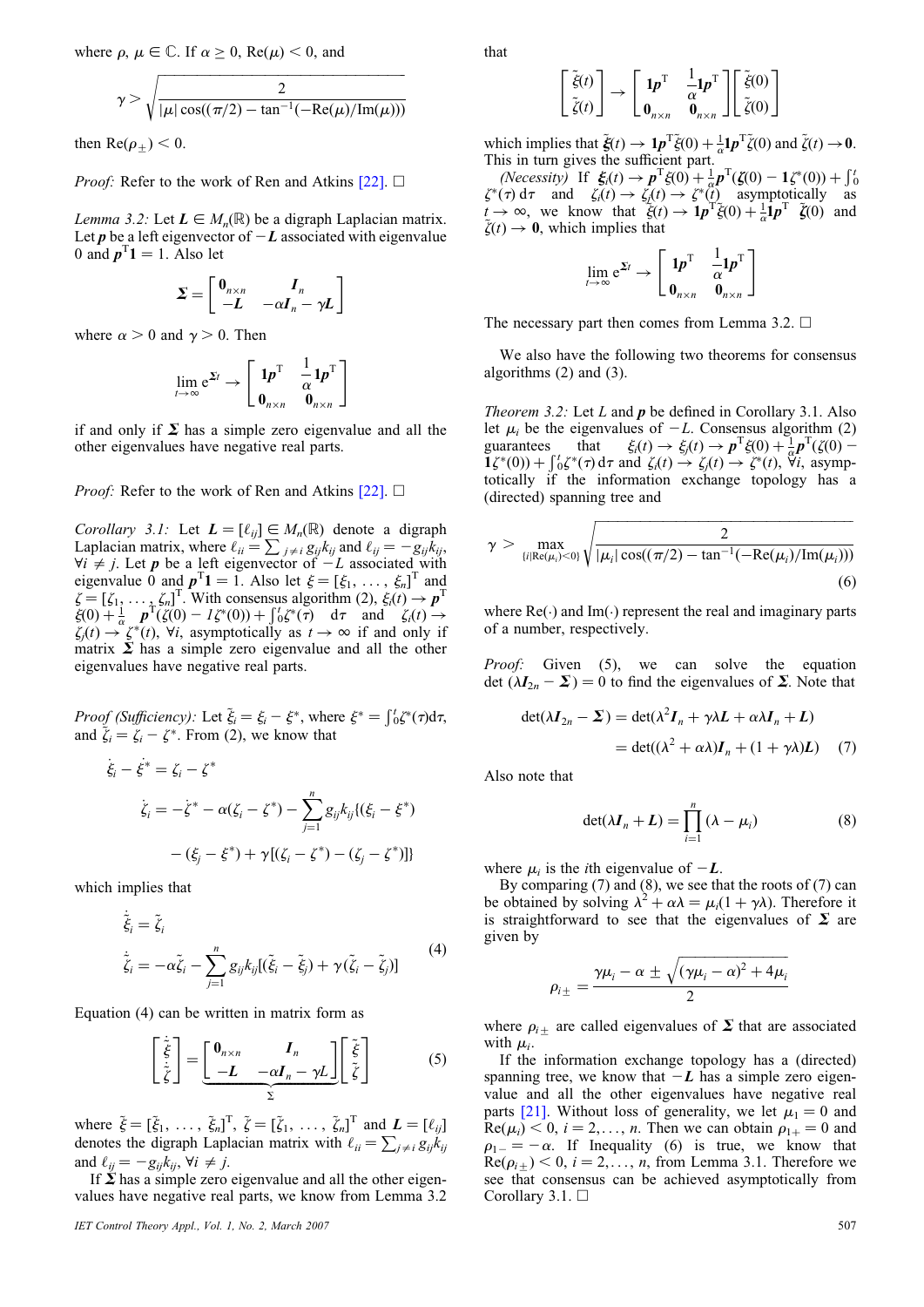*Theorem 3.3:* Let  $L$  and  $p$  be defined in Corollary 3.1. Also let  $\mu_i$  be the eigenvalues of  $-L$ . Consensus algorithm (3) guarantees that  $\xi_i(t) \to \xi^*(t)$  and  $\zeta_i(t) \to \zeta^*(t)$ ,  $\forall i$ , asymptotically, if

$$
\gamma > \max_{i=1,\dots,n} \sqrt{\frac{2}{|\nu_i| \cos((\pi/2) - \tan^{-1}(-\text{Re}(\nu_i)/\text{Im}(\nu_i)))}}
$$
(9)

where  $v_i = -\beta + \mu_i$ .

Proof: By following the proof of Corollary 3.1, we rewrite (3) as

$$
\begin{bmatrix} \dot{\tilde{\xi}} \\ \dot{\tilde{\zeta}} \end{bmatrix} = \underbrace{\begin{bmatrix} \mathbf{0}_{n \times n} & I_n \\ -(\beta I + L) & -\gamma(\beta I + L) \end{bmatrix}}_{Y} \begin{bmatrix} \tilde{\xi} \\ \tilde{\zeta} \end{bmatrix}
$$

where  $\tilde{\xi} = \xi - 1\xi^*$  and  $\tilde{\zeta} = \zeta - 1\zeta^*$ . Note that eigenvalues of  $-(\beta I + L)$  are given by  $v_i$ , where  $v_i = -\beta + \mu_i$  and  $\text{Re}(v_i) \leq 0$ ,  $\forall i$ , for any information exchange topology. Following the proof of Theorem 3.2, eigenvalues of Y are Following the proof of Theorem 3.2, eigenvalues of T are<br>given by  $\rho_{i\pm} = (\gamma v_i \pm \sqrt{(\gamma^2 v_i^2 + 4v_i)})/2$ . If Inequality (9) is true, we know that all eigenvalues of  $Y$  have negative real parts from Lemma 3.1. Therefore we see that  $\tilde{\xi} \to 0$ and  $\tilde{\zeta} \to 0$ , which in turn proves the theorem.  $\Box$ 

Note that unlike Theorem 3.2, the information exchange topology does not affect the convergence result in Theorem 3.3 as long as the scaling factor  $\gamma$  is sufficiently large. As a result, even in the worst case that there is no information exchange between the vehicles (i.e.  $L = 0_{n \times n}$ ), we can still guarantee that  $\xi_i \to \xi^*$  and  $\zeta_i \to \zeta^*$ ,  $\forall i$ , as long as Inequality (9) is valid. However, better transient performance is achieved when the information exchange topology has a (directed) spanning tree due to the coupling between the vehicles.

# 3.2 Discussions

Note that algorithms (2) and (3) represent the fundamental forms of second-order consensus algorithms. These algorithms can be extended to achieve different convergence results as shown in the next section.

Also note that Theorems 3.2 and 3.3 focus on a timeinvariant information exchange topology. Theorem 3.2 relies on the assumption that the information exchange topology has a (directed) spanning tree and the scaling factor  $\gamma$ is above a certain lower bound, and Theorem 3.3 relies on the assumption that  $\gamma$  is above another lower bound. In the case of a time-invariant information exchange topology, the consensus algorithms are exponentially stable, which implies that the consensus algorithms are robust to information exchange noise.

In the case of dynamically changing information exchange topologies, the following condition motivated by Ren and Atkins [\[22\]](#page-7-0) is required to guarantee the convergence result of the consensus algorithms.

Let  $t_0, t_1, \ldots$  be the times when the information exchange topology switches. Also let  $\tau$  be the dwell time such that  $t_{i+1} - t_i \geq \tau$ ,  $\forall i = 0,1,...$  If the information exchange topology has a (directed) spanning tree for each  $t \in [t_i, t_{i+1}),$ the condition for  $\gamma$  in (6) is satisfied for each  $t_i$ , and the dwell time  $\tau$  is sufficiently large, then consensus algorithm (2) achieves consensus exponentially and is robust to information exchange noise under switching (directed) information exchange topologies. If the condition for  $\gamma$  in (9) is satisfied for each  $t_i$ , and the dwell time  $\tau$  is sufficiently large, then consensus algorithm (3) achieves consensus exponentially and is robust to information exchange noise under switching (directed) information exchange topologies.

Note that the above condition is mild and takes into account the fact that the information links between the vehicles may be broken or established randomly in practice.

### 4 Consensus strategies for formation control

In this section, we apply consensus algorithms (2) and (3) to design formation control strategies. The consensus algorithms and their variants will be used in the context of leader – follower, behavioural and virtual structure/virtual leader approaches. We will show that many existing results using these three approaches can be unified in the general framework of consensus building.

We assume that the dynamics of each vehicle are

$$
\dot{\boldsymbol{r}}_i = \boldsymbol{v}_i, \quad \dot{\boldsymbol{v}}_i = \boldsymbol{u}_i
$$

where  $r_i \in \mathbb{R}^m$  and  $v_i \in \mathbb{R}^m$  represent the position and velocity of vehicle *i*, and  $u_i \in \mathbb{R}^m$  is the control input.

In the first case, a variant of consensus algorithm (2) is applied to guarantee that  $\mathbf{r}_i - \mathbf{r}_j \rightarrow \Delta_{ij}$  and  $\mathbf{v}_i \rightarrow \mathbf{v}_j \rightarrow \mathbf{v}^d(t)$ , where  $v^d(t)$  specifies the nominal formation velocity and  $\Delta_{ij}$ denotes the desired separation between vehicle  $i$  and vehicle *i*. Letting  $\delta_i \in \mathbb{R}^m$  be constants, the control input is designed as

$$
\mathbf{u}_i = \dot{\mathbf{v}}^d - \alpha(\mathbf{v}_i - \mathbf{v}^d)
$$
  
- 
$$
\sum_{j=1}^n g_{ij} k_{ij} [(\mathbf{r}_i - \delta_i) - (\mathbf{r}_j - \delta_j) + \gamma(\mathbf{v}_i - \mathbf{v}_j)] \quad (10)
$$

Note that  $r_i - \delta_i$  and  $v_i$  satisfy consensus algorithm (2) with  $r_i - \delta_i$ ,  $v_i$  and  $v^d$  playing the role of  $\xi_i$ ,  $\zeta_i$  and  $\zeta^*$ , respectively. Then we know that  $\mathbf{r}_i - \delta_i \to \mathbf{r}_j - \delta_j$  and  $\mathbf{v}_i \to \mathbf{v}_j \to \mathbf{v}^d(t)$ , if the conditions in Theorem 3.2 are satisfied. That is,  $r_i - r_j \rightarrow$  $\delta_i - \delta_j$  and  $v_i \rightarrow v_j \rightarrow v^d(t)$ . Therefore  $\delta_i$  can be chosen such that desired separations between vehicles are guaranteed. Note that (10) can be extended to account for the case that  $\delta_i$  is time-varying. In particular, the leader-follower approach in the work of Wang and Hadaegh [\[1\]](#page-7-0) corresponds to the case that information only flows from leaders to followers. In a leader-follower scenario shown in Fig.  $1a$ , if the information flow from a leader to a follower breaks, the team fails. Although it is possible to introduce information links from followers to leaders in the leader-follower approach [\[1\]](#page-7-0), it is not straightforward how the stability analysis of the whole team will be affected. As a comparison, the consensus building framework provides a way to introduce information flow from followers to leaders as shown in Fig.  $1b$  without affecting the stability analysis. The coupling between the vehicles serves as a form of team feedback, which improves team robustness without affecting formation maintenance accuracy.

In the second case, a variant of consensus algorithm (2) is used to achieve formation maintenance via the behavioural approach [\[2, 3\].](#page-7-0) Let  $\{r_i^* | i = 1, \ldots, n\}$  specify the desired (possibly time-varying) formation shape. [Fig. 2](#page-4-0) shows



Fig. 1 Formation keeping with desired separations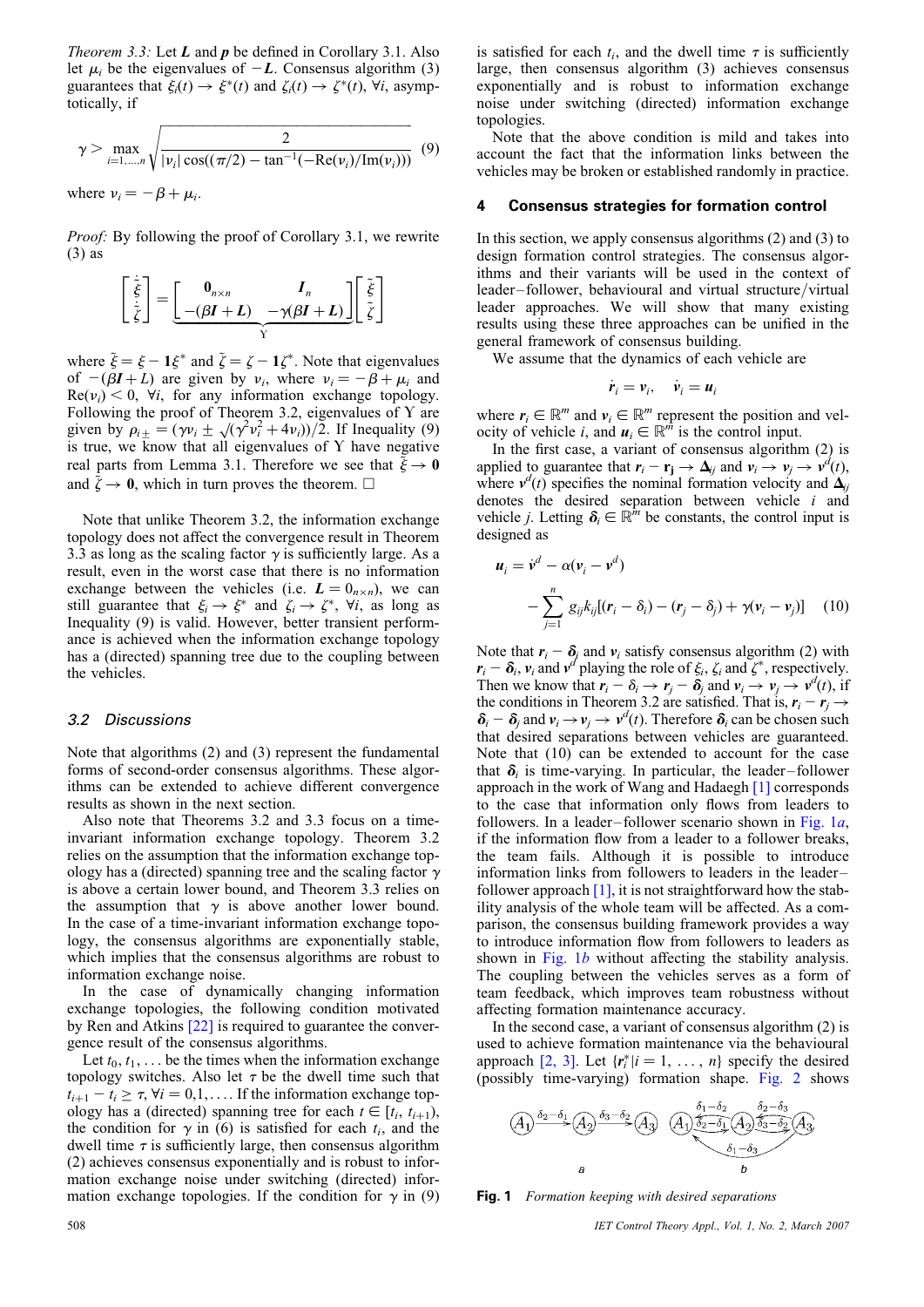<span id="page-4-0"></span>

Fig. 2 Consensus reached on deviation vectors

a scenario where multiple vehicles reach consensus on  $r_i^*-r_i$ .

Note that if  $r_i^* - r_i$  reaches a common value, then the desired formation shape is guaranteed to be preserved. The control input in this case is designed as

$$
\mathbf{u}_i = \ddot{\mathbf{r}}_i^* + \dot{\mathbf{v}}^d - \alpha (\mathbf{v}_i - \dot{\mathbf{r}}_i^* - \mathbf{v}^d)
$$
  

$$
- \sum_{j=1}^n g_{ij} k_{ij} [(\mathbf{r}_i - \mathbf{r}_i^*) - (\mathbf{r}_j - \mathbf{r}_j^*)]
$$
  

$$
- \sum_{j=1}^n g_{ij} k_{ij} \gamma [(\mathbf{v}_i - \dot{\mathbf{r}}_i^*) - (\mathbf{v}_j - \dot{\mathbf{r}}_j^*)]
$$
(11)

where  $v^d$  specifies the nominal formation velocity, the third term is a damping term, the last two terms are used to guarantee that the desired formation shape between vehicles is preserved (formation keeping behaviour). Note that  $r_i - r_i^*$ and  $v_i - r_i^*$  satisfy consensus algorithm (2) with  $r_i - r_i^*$  $v_i - r_i^*$  and  $v^d$  playing the role of  $\xi_i$ ,  $\zeta_i$ , and  $\zeta^*$ , respectively. Then we know that  $r_i - r_i^* \rightarrow r_j - r_j^*$  and  $v_i - r_i^* \rightarrow v_j$  $\vec{r}_j^* \rightarrow \vec{v}^d$  if the conditions in Theorem 3.2 are satisfied.

In particular, if it is desirable that each vehicle reaches its desired location eventually while preserving the desired formation shape during the transition, we apply a variant of consensus algorithm (3) to design the control input as follows

$$
\mathbf{u}_i = \ddot{\mathbf{r}}_i^* - \beta(\mathbf{r}_i - \mathbf{r}_i^*) - \gamma \beta(\mathbf{v}_i - \dot{\mathbf{r}}_i^*)
$$
  

$$
- \sum_{j=1}^n g_{ij} k_{ij} [(\mathbf{r}_i - \mathbf{r}_i^*) - (\mathbf{r}_j - \mathbf{r}_j^*)]
$$
  

$$
- \sum_{j=1}^n g_{ij} k_{ij} \gamma [(\mathbf{v}_i - \dot{\mathbf{r}}_i^*) - (\mathbf{v}_j - \dot{\mathbf{r}}_j^*)]
$$
(12)

where the second and third terms are used to guarantee that each vehicle arrives at its destination (goal seeking behaviour), and the last two terms are used to guarantee that the desired formation shape between vehicles is preserved (formation keeping behaviour).

Letting  $\mathbf{r} = [\mathbf{r}_1^T, \dots, \mathbf{r}_n^T]^T, \mathbf{v} = [\mathbf{v}_1^T, \dots, \mathbf{v}_n^T]^T, \mathbf{r}^* = [\mathbf{r}_1^*^T, \dots, \mathbf{v}_n^T]^T$  $\ldots$ ,  $\mathbf{r}_n^*$ <sup>T</sup> $\overline{\mathbf{I}}^T$ , and  $\mathbf{v}^* = [\mathbf{r}_1^*$ <sup>T</sup>,  $\ldots$ ,  $\mathbf{r}_n^*$ <sup>T</sup> $\overline{\mathbf{I}}^T$ , we obtain  $\mathbf{0}_{n\times n}$   $\mathbf{I}_n$  $\sqrt{1}$  $\overline{1}$  $\mathbf{r}$ 

$$
\begin{bmatrix} \dot{\tilde{r}} \\ \dot{\tilde{v}} \end{bmatrix} = \left( \frac{\begin{bmatrix} \dot{r} \\ -(\beta I_n + L) & -\gamma(\beta I_n + L) \end{bmatrix}}{\Delta} \otimes I_m \right) \begin{bmatrix} \tilde{r} \\ \tilde{v} \end{bmatrix}
$$

where  $\tilde{\mathbf{r}} = \mathbf{r}^* - \mathbf{r}$ ,  $\tilde{\mathbf{v}} = \mathbf{v}^* - \mathbf{v}$  and  $\otimes$  denotes the Kronecker product. We see that  $\tilde{r} \rightarrow 0_{mn \times 1}$  and  $\tilde{v} \rightarrow 0_{mn \times 1}$ , that is  $\mathbf{r}_i \rightarrow \mathbf{r}_i^*$  and  $\mathbf{v}_i \rightarrow \dot{\mathbf{r}}_i^*$  if the conditions in Theorem 3.3 are

IET Control Theory Appl., Vol. 1, No. 2, March 2007 509

satisfied. That is, even if the information exchange topology does not have a (directed) spanning tree (even the worse case that  $L = \mathbf{0}_{n \times n}$ ), all vehicles will reach their (possibly time-varying) destinations eventually. However, the desired formation shape is not guaranteed to be preserved during the transition. The last two terms in (12) with the graph of  $L$  having a (directed) spanning tree are important to guarantee formation keeping during the transition.

In the third case, a variant of consensus algorithm (2) is used to decentralise the virtual structure/virtual leader approach. In a centralised scheme, the state of the virtual coordinate frame or virtual leader is implemented at a central location (e.g. a ground station or a leader vehicle) and broadcast to every vehicle in the team. The state of the virtual coordinate frame or virtual leader then serves as a reference for each vehicle to derive local control laws. Although this implementation may be feasible in the case that a robust central location exists and high bandwidth communication is available, issues such as a single point of failure or stringent intervehicle communication constraints will significantly degrade the overall system performance. One remedy to these limitations is to instantiate a local copy of the state of the virtual coordinate frame on each vehicle. If each vehicle implements the same cooperation algorithm, we expect that the decentralised scheme achieves the same cooperation as the centralised one. However, because dynamically changing local situation awareness (e.g. disturbances, noise, environmental changes etc.) for each vehicle, there exist discrepancies among each instantiation of the state of the virtual coordinate frame. In this case, our approach is to apply a consensus algorithm to drive each instantiation of the state of the virtual coordinate frame to converge to a sufficiently common value as well as design local control strategies such that the actual states of each vehicle track its desired ones.

In the context of virtual structures/virtual leaders, we continuously update the virtual structure/virtual leader instantiation on each vehicle according to a consensus strategy of the form

$$
\dot{\mathbf{r}}_{Fi} = \mathbf{v}_{Fi}
$$
\n
$$
\dot{\mathbf{v}}_{Fi} = \dot{\mathbf{v}}_F^d - \alpha(\mathbf{v}_{Fi} - \mathbf{v}_F^d) + \kappa_i(\mathbf{x}_i, \mathbf{x}_i^d)
$$
\n
$$
-\sum_{j=1}^n g_{ij} k_{ij} [(\mathbf{r}_{Fi} - \mathbf{r}_{Fj}) + \gamma(\mathbf{v}_{Fi} - \mathbf{v}_{Fj})]
$$

where  $[r_{Fi}^T$ ,  $v_{Fi}^T$ ]<sup>T</sup> is the *i*th instantiation of the virtual structure/virtual leader state (i.e. formation centre, formation velocity),  $v_F^d \in \mathbb{R}^m$  specifies the nominal formation velocity,  $x_i = [r_i^T, v_i^T]^T$  is the local state of vehicle i,  $x_i^d = \psi_i(t, x_i, r_{Fi}, v_{Fi})$  is the desired local state of vehicle i, and  $\kappa_i(\cdot,\cdot)$  denotes the group feedback term introduced from the ith vehicle to the ith instantiation of the virtual structure/virtual leader state. The introduction of  $\kappa_i$  is to adjust the evolution speed of the ith instantiation of the virtual structure/virtual leader state according to formation performance (e.g. formation accuracy). As a simple example,  $\kappa_i(\cdot, \cdot)$  may be a function of  $e_i = ||x_i - x_i^d||$ . If  $e_i$ is large (small), which implies that vehicle  $i$  cannot (can) accurately track its desired state in the presence (absence) of saturation constraints or disturbance, we can make  $\kappa_i$ negative (positive) so as to slow down (speed up) the evolution speed of the virtual structure/virtual leader in the case that the ith vehicle is behind its desired location. As a result, the ith vehicle can catch up its desired location in the case that  $e_i$  is large or move at a higher speed in the case that  $e_i$  is small.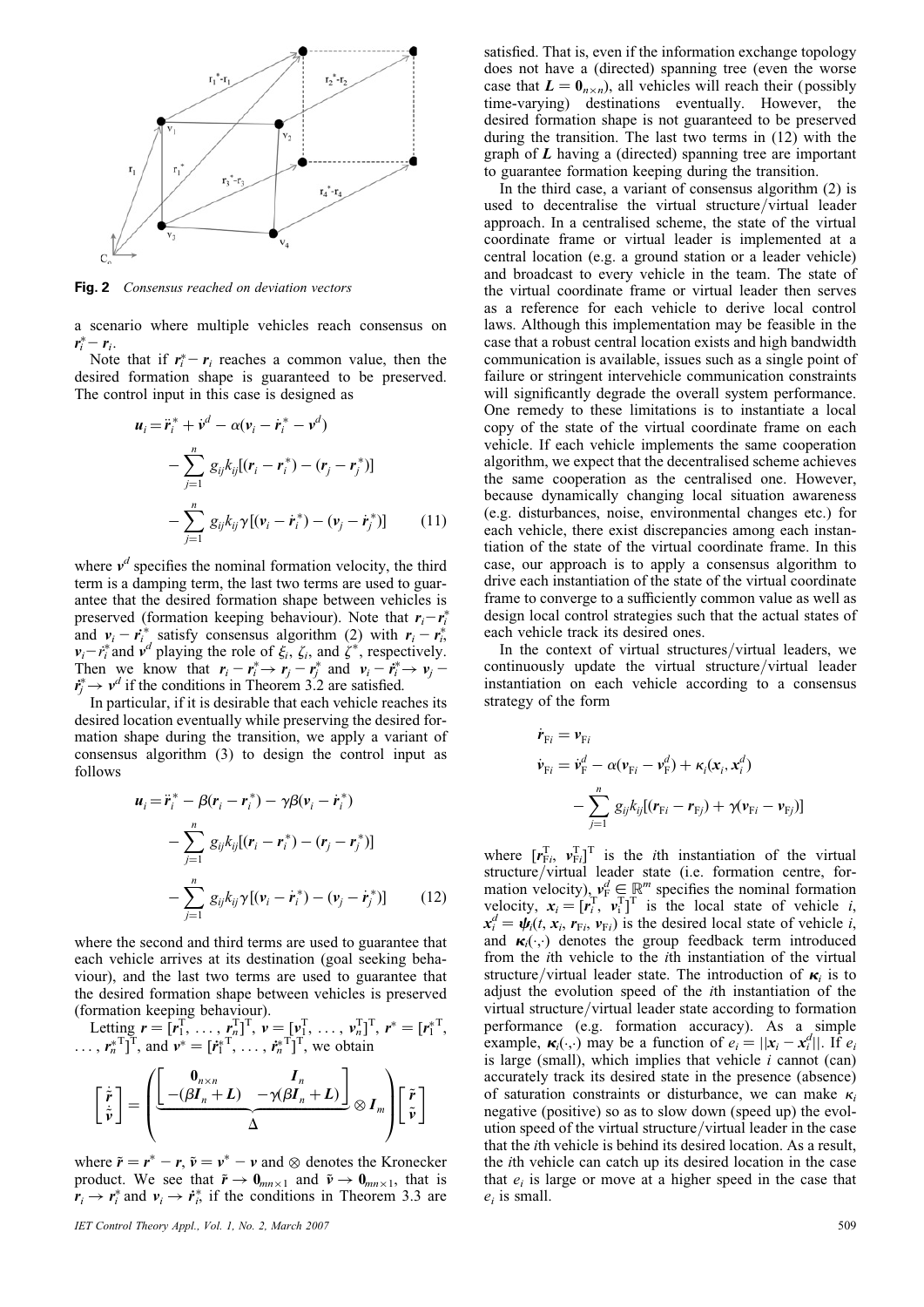The local control of the ith vehicle is designed as  $u_i = \chi_i(t, x_i, x_i^d)$  such that  $x_i \to x_i^d$ . Note that  $u_i$  only depends on its own local state information and virtual structure/virtual leader instantiation.

Given the conditions in Theorem 3.2, it can be shown that if  $||\kappa_i - \kappa_j||$ ,  $\forall i \neq j$ , is bounded, so are  $||r_{Fi} - r_{Fj}||$  and  $||\mathbf{v}_{Fi} - \mathbf{v}_{Fj}||$ . In particular, if  $||\mathbf{\kappa}_i||$ ,  $\forall i$ , is bounded, so are  $||r_{Fi} - r_{Fj}||$  and  $||v_{Fi} - v_{Fj}||$ .

As an alternative, a variant of consensus algorithm (2) can be used to derive local control laws for each vehicle directly such that they agree on a common (time-varying) formation centre. Let  $r_i$  be the jth vehicle's position. Let  $r_{0j}$  be the jth vehicle's understanding of the formation centre. Also let  $r_{jF}$  be the desired deviation of the *j*th vehicle from its understanding of the formation centre. Note that  $r_i = r_{0i} + r_{iF}$ . Fig. 3 shows a scenario where multiple vehicles reach consensus on a (possibly timevarying) formation centre. If  $r_{0j}$  reaches a common value, denoted as  $r_0$ , then the desired formation shape is preserved as  $r_i \rightarrow r_0 + r_{iF}$ . In this case, the control input is designed as

$$
\mathbf{u}_{i} = \ddot{\mathbf{r}}_{iF} + \dot{\mathbf{v}}_{F}^{d} - \alpha(\mathbf{v}_{i} - \dot{\mathbf{r}}_{iF} - \mathbf{v}_{F}^{d})
$$
  

$$
- \sum_{j=1}^{n} g_{ij} k_{ij} [(\mathbf{r}_{i} - \mathbf{r}_{iF}) - (\mathbf{r}_{j} - \mathbf{r}_{jF})]
$$
  

$$
- \sum_{j=1}^{n} g_{ij} k_{ij} \gamma [(\mathbf{v}_{i} - \dot{\mathbf{r}}_{iF}) - (\mathbf{v}_{j} - \dot{\mathbf{r}}_{jF})] \qquad (13)
$$

Note that  $r_i - r_{iF}$  and  $v_i - \dot{r}_{iF}$  satisfy consensus algorithm (2) with  $\vec{r}_i - \vec{r}_{iF}, \vec{v}_i - \vec{r}_{iF}$ , and  $v_F^d$  playing the role of  $\xi_i$ ,  $\zeta_i$  and  $\zeta^*$ , respectively. Then we know that  $r_i - r_{iF} \rightarrow$  $\mathbf{r}_j - \mathbf{r}_{jF}$  and  $\mathbf{v}_i - \mathbf{r}_{iF} \rightarrow \mathbf{v}_j - \dot{\mathbf{r}}_{jF} \rightarrow \mathbf{v}_F^d$  if the conditions in Theorem 3.2 are satisfied. That is,  $r_{0i} \rightarrow r_{0j}$  and  $\dot{r}_{0i} \rightarrow$  $\dot{r}_{0j} \rightarrow v_{\rm F}^d$ .

# 5 Application to formation flying of multiple micro air vehicles

In this section, we apply consensus strategies to coordinate the flight of multiple rotary-wing micro air vehicles (MAVs) to form a sensor web with a time-varying desired geometric configuration. Owing to space limitations, we only show results using control law (13).

Let  $(x_i, y_i, h_i)$ ,  $\psi_i, v_i, r_i$  and  $v_{hi}$  denote the threedimensional inertial position, heading angle, forward velocity, heading rate and vertical velocity of the ith rotary-wing MAV, respectively. With the MAV equipped with efficient low-level controllers, the simplified equations



Fig. 3 Consensus reached on a (possibly time-varying) formation centre

of motion are given by

$$
\dot{x}_i = v_i \cos(\psi_i)
$$
\n
$$
\dot{y}_i = v_i \sin(\psi_i)
$$
\n
$$
\dot{\psi}_i = r_i
$$
\n
$$
\dot{v}_i = \frac{1}{\alpha_{vi}} (v_i^c - v_i)
$$
\n
$$
\dot{r}_i = \frac{1}{\alpha_{ri}} (r_i^c - r_i)
$$
\n
$$
\dot{h}_i = v_{hi}
$$
\n
$$
\dot{v}_{hi} = \frac{1}{\alpha_{v_{hi}}} (v_{hi}^c - v_{hi})
$$
\n(14)

where  $v_i^c$ ,  $r_i^c$  and  $v_{hi}^c$  are the commanded forward velocity, heading rate and vertical velocity to the low-level controllers, and  $\alpha_{\ast}$  are positive constants [\[23\].](#page-7-0) Assuming that effective altitude-hold controllers guarantee that the MAVs fly at the same constant altitude, we will focus on the design of velocity and heading rate control commands in the following.

To avoid the non-holonomic constraint introduced by (14), we define

$$
\begin{bmatrix} x_{fi} \\ y_{fi} \end{bmatrix} = \begin{bmatrix} x_i \\ y_i \end{bmatrix} + \begin{bmatrix} d_i \cos(\psi_i) \\ d_i \sin(\psi_i) \end{bmatrix}
$$

Note that if  $(x_i, y_i)$  represents MAV *i*'s lateral CG position in inertial coordinates,  $(x_{fi}, y_{fi})$  represents the inertial position of a point  $f_i$  located a distance  $d_i$  along the x body axis of the ith MAV, presuming zero pitch angle. In the following, we will focus on the coordination of  $(x_{fi}, y_{fi})$  instead of  $(x_i, y_i)$  to simplify design of the coordination algorithms.

Motivated by Lawton *et al.*  $\lceil 3 \rceil$ , if we let

$$
\begin{bmatrix} v_i^c \\ r_i^c \end{bmatrix} = \begin{bmatrix} v_i \\ r_i \end{bmatrix} + \begin{bmatrix} \alpha_{vi} & 0 \\ 0 & \alpha_{ri} \end{bmatrix} \begin{bmatrix} \cos(\psi_i) & -d_i \sin(\psi_i) \\ \sin(\psi_i) & d_i \cos(\psi_i) \end{bmatrix}^{-1}
$$

$$
\times \begin{bmatrix} \mu_{xi} + v_i r_i \sin(\psi_i) + d_i r_i^2 \cos(\psi_i) \\ \mu_{yi} - v_i r_i \cos(\psi_i) + d_i r_i^2 \sin(\psi_i) \end{bmatrix}
$$

we obtain the following equations of motion

$$
\dot{\mathbf{r}}_{fi} = \mathbf{v}_{fi}
$$
\n
$$
\dot{\mathbf{v}}_{fi} = \mathbf{\mu}_{fi}
$$
\n(15)

where  $r_{fi} = [x_{fi}, y_{fi}]^T$  and  $\boldsymbol{\mu}_{fi} = [\mu_{xi}, \mu_{yi}]^T$ . Note that the transformation between  $(\mu_{xi}, \mu_{yi})$  and  $(v_i^c, r_i^c)$  are invertible. Also note that the stability analysis of the internal dynamics of the closed-loop system in (14) and (15) is identical to that of the internal dynamics of a feedback linearised nonholonomic mobile robot dynamic model described in the work of Lawton *et al.* [\[3\].](#page-7-0) It has been shown [\[3\]](#page-7-0) that the zero dynamics of the latter is stable.

We apply control law (13) to design  $\mu_{fi}$  such that a team of four MAVs fly with a pre-defined formation velocity given by  $v_F^d(t)$  and the team preserves a time-varying square geometric configuration during the flight.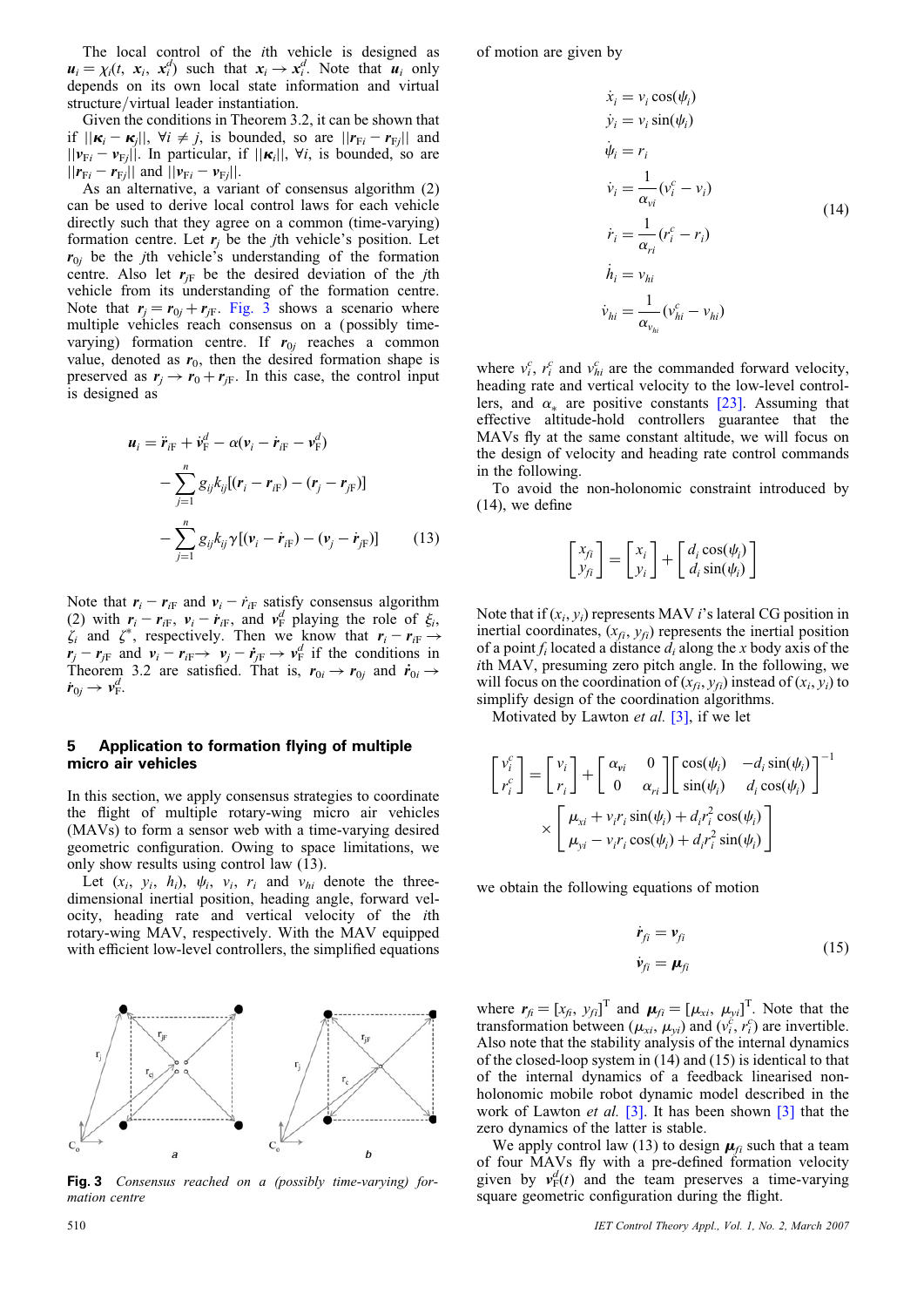<span id="page-6-0"></span>The parameter values used in the simulation are given by Table 1, where

$$
\lambda(t) = \begin{cases} \frac{t}{100} + \frac{1}{2}, & t < 50 \text{ s} \\ 1, & t \ge 50 \text{ s} \end{cases}
$$
\n
$$
\phi(t) = \begin{cases} 0, & t < 50 \text{ s} \\ \frac{t - 50}{15}, & 50 \le t < 50 + \frac{15\pi}{2} \text{ s} \\ \frac{\pi}{2}, & t \ge 50 + \frac{15\pi}{2} \text{ s} \end{cases}
$$

and

$$
\boldsymbol{R}(\phi(t)) = \begin{bmatrix} \cos(\phi(t)) & \sin(\phi(t)) \\ -\sin(\phi(t)) & \cos(\phi(t)) \end{bmatrix}
$$

Note that the size of the desired square geometric configuration between the four MAVs will be expanded at  $t \in [0, 50)$  seconds as shown by the definitions of  $\lambda(t)$ and  $r_{iF}(t)$ ,  $i = 1, ..., 4$ .

The information exchange topologies between the four MAVs are given in Fig. 4, where a directed edge from the ith MAV to the jth MAV means that the jth MAV can receive information from the ith MAV. Taking into account measurements from sensors with limited fields of views or random communication data loss, we assume a unidirectional information flow topology. Note that Fig.  $4a$  has a (directed) spanning tree, whereas Fig.  $4b$ does not have a (directed) spanning tree. (Multiple leaders exist in this case.)

We will consider three cases. Table 2 gives control parameters for each case.

Figs. 5–7 show the trajectories of the four MAVs in cases 1, 2 and 3, respectively, where squares represent the actual starting positions of each MAV, respectively  $(t = 0 s)$ , circles represent the actual ending positions of each MAV  $(t = 100 \text{ s})$  and triangles represent the actual positions of each MAV at  $t = \{25, 50, 75\}$  s. Note that the team preserves the desired time-varying square formation and flies with a nominal formation velocity given by  $v_F^d$  in case 1. However, the desired time-varying square formation

Table 1: Parameter values used in simulation

| Parameter            | Value                                                      |  |
|----------------------|------------------------------------------------------------|--|
| $\alpha_{\rm\bf vi}$ | 1                                                          |  |
| $\alpha_{ri}$        | 1                                                          |  |
| $k_{ij}$             | 1                                                          |  |
| $v_i^c$              | $\in$ [-3, 3] m/s                                          |  |
| $r_i^c$              | $\in$ [-1, 1] rad/s                                        |  |
| $v_{\mathrm{F}}^d$   | $2 * [sin(\phi), cos(\phi)]^T$                             |  |
| $r_{1F}$             | $\lambda(t)$ <b>R</b> ( $\phi(t)$ ) [10, 10] <sup>T</sup>  |  |
| $r_{2F}$             | $\lambda(t)$ <b>R</b> ( $\phi(t)$ ) [-10, 10] <sup>T</sup> |  |
| $r_{3F}$             | $\lambda(t)$ <b>R</b> $(\phi(t))$ [-10, -10] <sup>T</sup>  |  |
| $r_{4F}$             | $\lambda(t)$ <b>R</b> ( $\phi(t)$ ) [-10, 10] <sup>T</sup> |  |

Fig. 4 Information exchange topologies between the four MAVs

IET Control Theory Appl., Vol. 1, No. 2, March 2007 511

# Table 2: Control parameters for different cases

Case 1: Interaction graph: Fig. 4a  $\alpha = 1$ ,  $\gamma = 1$ Case 2: Interaction graph: Fig. 4b  $\alpha$  = 1,  $\gamma$  = 1 Case 3: Interaction graph: Fig. 4a  $\alpha$  = 0.5,  $\gamma$  = 0.05



Fig. 5 Trajectories of the four MAVs in case 1



Fig. 6 Trajectories of the four MAVs in case 2



Fig. 7 Trajectories of the four MAVs in case 3